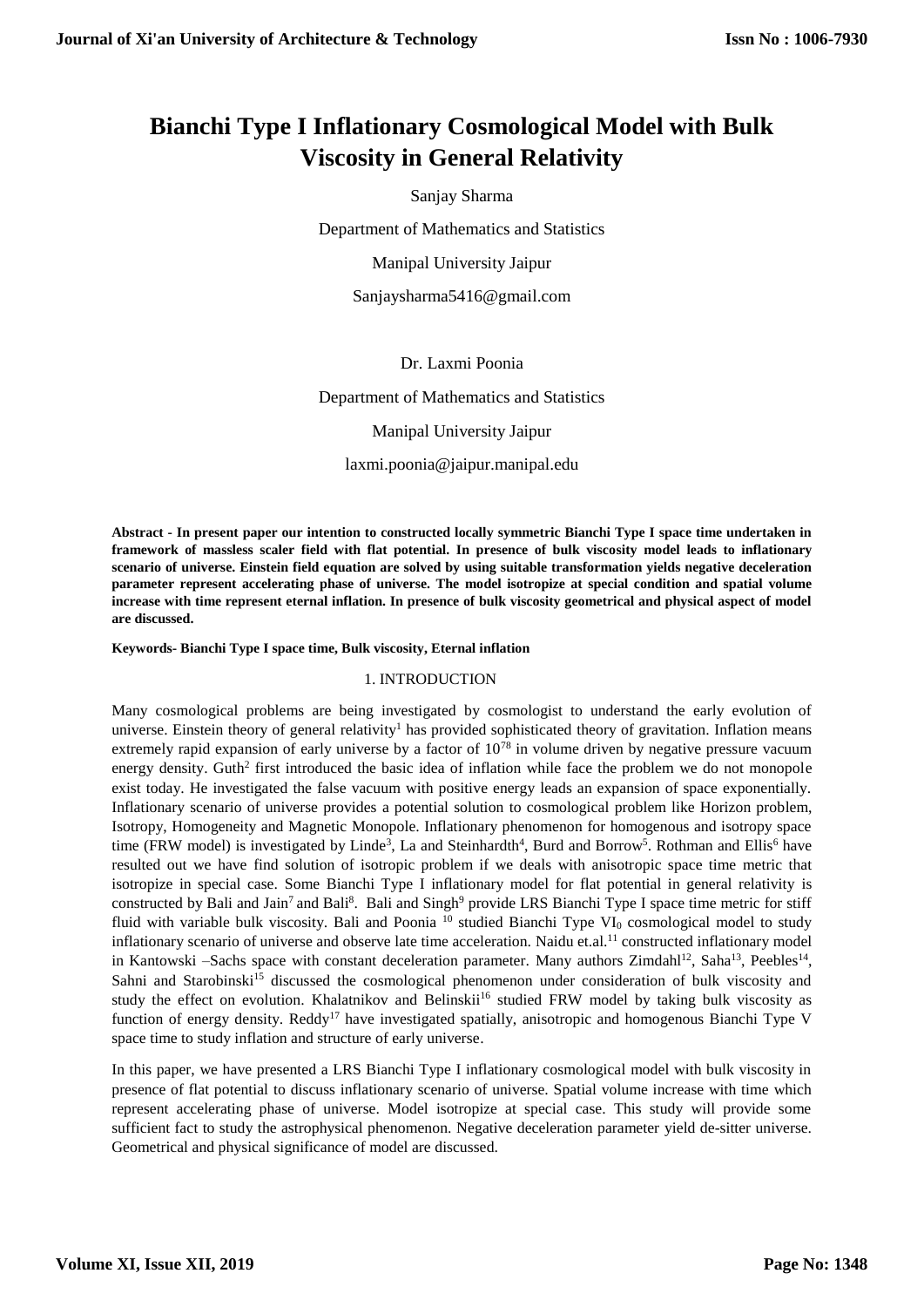#### II. THE METRIC AND FIELD EQUATIONS

We consider LRS Bianchi Type I metric in the form

$$
ds^{2} = -dt^{2} + a^{2}dx^{2} + b^{2}(dy^{2} + dz^{2})
$$
 (1)

Where a and b are metric potential and function of parameter t only

Gravitational field minimally coupled to scalar field  $V(\phi)$  is given by

$$
l = \int \sqrt{-g} \left( R - \frac{1}{2} g^{ij} \phi_{i} \phi_{j} - V(\phi) \right) dx^{4}
$$
 (2)

The Einstein field equation  $(8\pi G = c = 1)$  for massless less scalar field  $\phi$  is given by

$$
R_{ij} - \frac{1}{2} Rg_{ij} = -T_{ij}
$$
 (3)

Guth provide energy momentum tensor 
$$
T_{ij}
$$
 in presence of viscosity for scalar field is given by  
\n
$$
T_{ij} = \partial_i \phi \partial_j \phi - \left[ \frac{1}{2} \partial_{ij} \phi \partial^k \phi + V(\phi) \right] g_{ij} - \xi \theta \left( g_{ij} + v_i v_j \right)
$$
\n(4)

With

$$
\frac{1}{\sqrt{-g}} \partial_i \left[ \sqrt{-g} \partial^i \phi \right] = -\frac{dV}{d\phi} \tag{5}
$$

Where V is potential,  $\phi$  is Higgs field,  $\xi$  is coefficient of viscosity and  $\theta$  is expansion scalar

The commoving derivative is considered as  $v^{i} = (0,0,0,1)$  i.e.  $v^{1} = v^{2} = v^{3} = 0$ ,  $v^{4} = 1$ 

Einstein field equation (3) for metric (1) become

$$
\frac{b^2}{b^2} + 2\frac{b^2}{b} = \frac{1}{2}\phi^2 - K - \alpha
$$
 (6)

$$
\frac{a^{2}}{a} + \frac{b^{2}}{b} + \frac{ab}{ab} = \frac{1}{2}\phi^{2} - K - \alpha
$$
 (7)

$$
\frac{b^2}{b^2} + 2\frac{ab}{ab} = -\left[\frac{1}{2}\phi^2 + K + 2\alpha\right]
$$
 (8)

For inflationary solution, we have assumed  $V(\phi)$  = K,  $\zeta \theta = \alpha$ 

We consider  $\zeta \theta = \alpha$  (constant) because it have important role to connect with occurrence of LR cosmology using FRW metric as given by Brevik et.al.<sup>18</sup>

From equation (5) 
$$
\phi^* + \left(\frac{a}{a} + 2\frac{b}{b}\right)\phi^* = 0
$$
 (9)

On solving provide 
$$
\phi' = \frac{\lambda}{ab^2}
$$

**Volume XI, Issue XII, 2019**

(10)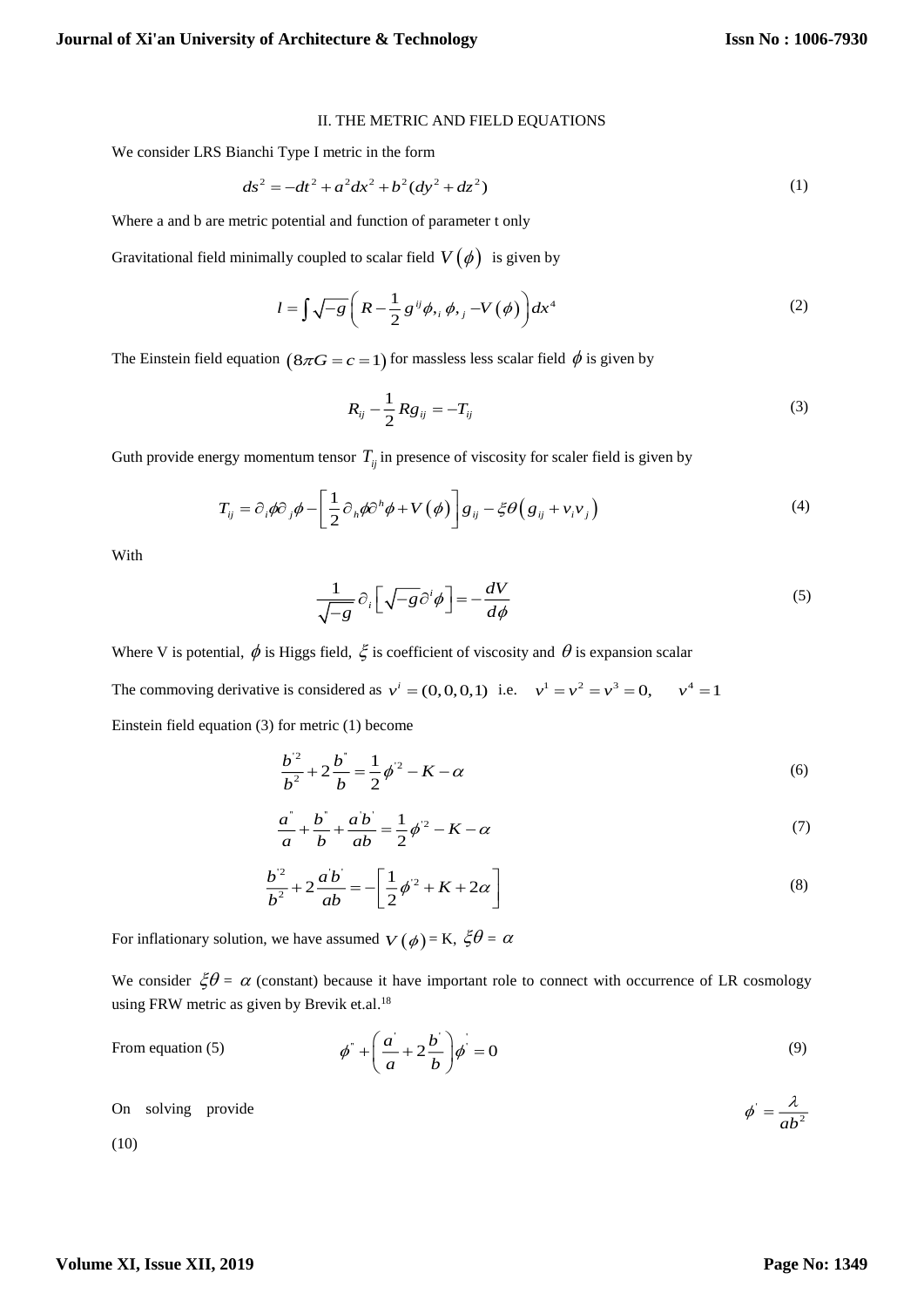From equation (6) and (7) we have

$$
\frac{ab}{ab} + \frac{a}{a} - \frac{b}{b} - \frac{b^2}{b^2} = 0
$$
 (11)

Which gives

$$
\left(\frac{a}{a} - \frac{b}{b}\right) + \left(\frac{a}{a} - \frac{b}{b}\right)\left(\frac{a}{a} + 2\frac{b}{b}\right) = 0\tag{12}
$$

On integration we get

$$
\left(\frac{a}{a} - \frac{b}{b}\right) = \frac{\mu}{ab^2}
$$
\n(13)

Now from equation  $(6)$ ,  $(7)$  and  $(8)$  we have

$$
\left(\frac{a}{a} + 2\frac{b}{b}\right) = \frac{\lambda^2}{a^2b^4} - K - \frac{1}{2}\alpha
$$
\n(14)

Assume  $ab^2 = \eta$  in equation (13) and provide eq. (17)

$$
\frac{a}{a} - \frac{b}{b} = \frac{\mu}{\eta}
$$
 (15)

Equation (14) become

$$
\left(\frac{\eta}{\eta}\right) + \frac{a^2}{a^2} + 2\frac{b^2}{b^2} = \frac{\lambda^2}{\eta^2} - K - \frac{1}{2}\alpha
$$
\n(16)

$$
\frac{a}{a} + 2\frac{b}{b} = \frac{\eta}{\eta}
$$
 (17)

Equation (15) and (17) gives relation

$$
3\frac{a}{a} = \frac{\eta}{\eta} + 2\frac{\mu}{\eta}
$$
 (18)

and

(19)

Using Equation 
$$
(18),(19)
$$
 in  $(16)$  we obtained

$$
\left(\frac{\eta}{\eta}\right) + \frac{1}{9}\left(\frac{\eta}{\eta} + 2\frac{\mu}{\eta}\right) + \frac{2}{9}\left(\frac{\eta}{\eta} - \frac{\mu}{\eta}\right)^2 = \frac{\lambda^2}{\eta^2} - K - \frac{1}{2}\alpha\tag{20}
$$

On solving gives

$$
\eta \eta^* - \frac{2}{3} \eta^2 + K \eta^2 + \frac{1}{2} \alpha \eta^2 + \frac{2}{3} \mu^2 - \lambda^2 = 0 \tag{21}
$$

Let use the transformation

 $\eta = \psi(\eta)$ 

 $3\frac{b}{b} = \frac{\eta}{\eta}$ *b*

 $\eta$ <sup>'</sup>  $\mu$  $=\frac{\eta}{\eta}-\frac{\mu}{\eta}$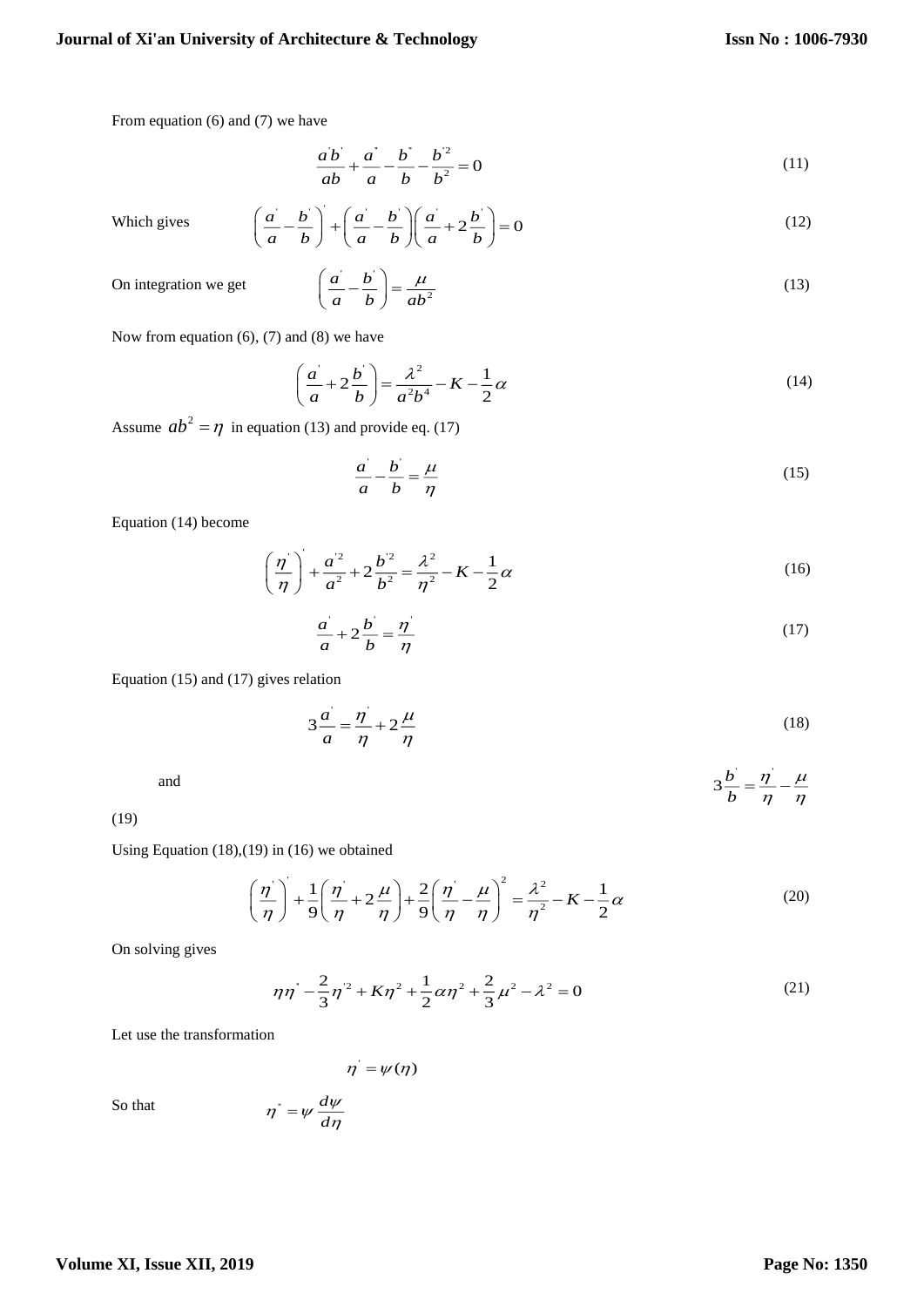Equation (21) become

$$
2\psi \frac{d\psi}{d\eta} - \frac{4}{3} \frac{\psi^2}{\eta} = (2K + \alpha)\eta + \frac{2\lambda^2 - \frac{4}{3}\mu^2}{\eta}
$$
 (22)

Provide

$$
d\eta = 3 \eta \eta
$$
  

$$
\eta^2 = \frac{3}{2} \eta^2 (2K + \alpha) - \frac{3}{4} (2\lambda^2 - \frac{4}{3} \mu^2) + D\eta^{\frac{4}{3}}
$$
 (23)

D is the constant of integration.

Since Equation (6),(7),(8) and (9) have Four unknown  $a, b, \phi$ *and*  $K = V(\phi)$ 

For find solution take  $D=0$ , which gives

$$
\frac{d\eta}{dt} = \sqrt{\frac{3}{2}\eta^2(2K+\alpha) - \frac{3}{4}(2\lambda^2 - \frac{4}{3}\mu^2)}
$$
(24)

Leads to

$$
(25)
$$

Where

2  $\rightarrow$  12 2 3 2  $\frac{3}{2}(2K+\alpha)$  $\mu^2 - \frac{3}{2}\lambda$  $_{\beta}$ α  $=\frac{\mu - \frac{1}{2}}{\frac{3}{2}(2K + 1)}$  $(26)$ 

 $\frac{3}{2}(2K+\alpha)\sqrt{\eta^2+\beta^2}$ 

 $+\alpha)$ . $(n^2 +$ 

 $\alpha$ ) $\sqrt{\eta^2 + \beta}$ 

ιη

*K*

 $\frac{d\eta}{dt}$  = dt

 $=$ 

$$
\eta = \beta \sinh \sqrt{\frac{3}{2} (2K + \alpha)} (t + \delta)
$$
 where  $\delta$  is constant of integration (27)

and

gives

$$
\eta' = \beta \sqrt{\frac{3}{2} (2K + \alpha)} \cosh \sqrt{\frac{3}{2} (2K + \alpha)} (t + \delta)
$$
\n(28)

From Equation  $(18)$ ,  $(27)$  and  $(28)$  we get

$$
3\frac{a}{a} = \frac{\eta}{\eta} + 2\frac{\mu}{\eta} = \frac{\beta\sqrt{\frac{3}{2}(2K+\alpha)}\cosh\sqrt{\frac{3}{2}(2K+\alpha)}(t+\delta) + 2\mu}{\beta\sinh\sqrt{\frac{3}{2}(2K+\alpha)}(t+\delta)}
$$
(29)

$$
3\frac{b^{\prime}}{b} = \frac{\eta^{\prime}}{\eta} - \frac{\mu}{\eta} = \frac{\beta\sqrt{\frac{3}{2}(2K+\alpha)}\cosh\sqrt{\frac{3}{2}(2K+\alpha)}(t+\delta) - \mu}{\beta\sinh\sqrt{\frac{3}{2}(2K+\alpha)}(t+\delta)}
$$
(30)

On integrating we get

$$
a = \tau^{\frac{1}{3}} \sinh^{\frac{1}{3}} \left[ \sqrt{\frac{3}{2} (2K + \alpha)} (t + \delta) \right] \tanh^{\frac{2\mu}{\beta \sqrt{\frac{3}{2} (2K + \alpha)}}} \left[ \frac{1}{2} \sqrt{\frac{3}{2} (2K + \alpha)} (t + \delta) \right] \tag{31}
$$

From Equation  $(19)$ ,  $(27)$  and  $(28)$  we get

## **Volume XI, Issue XII, 2019**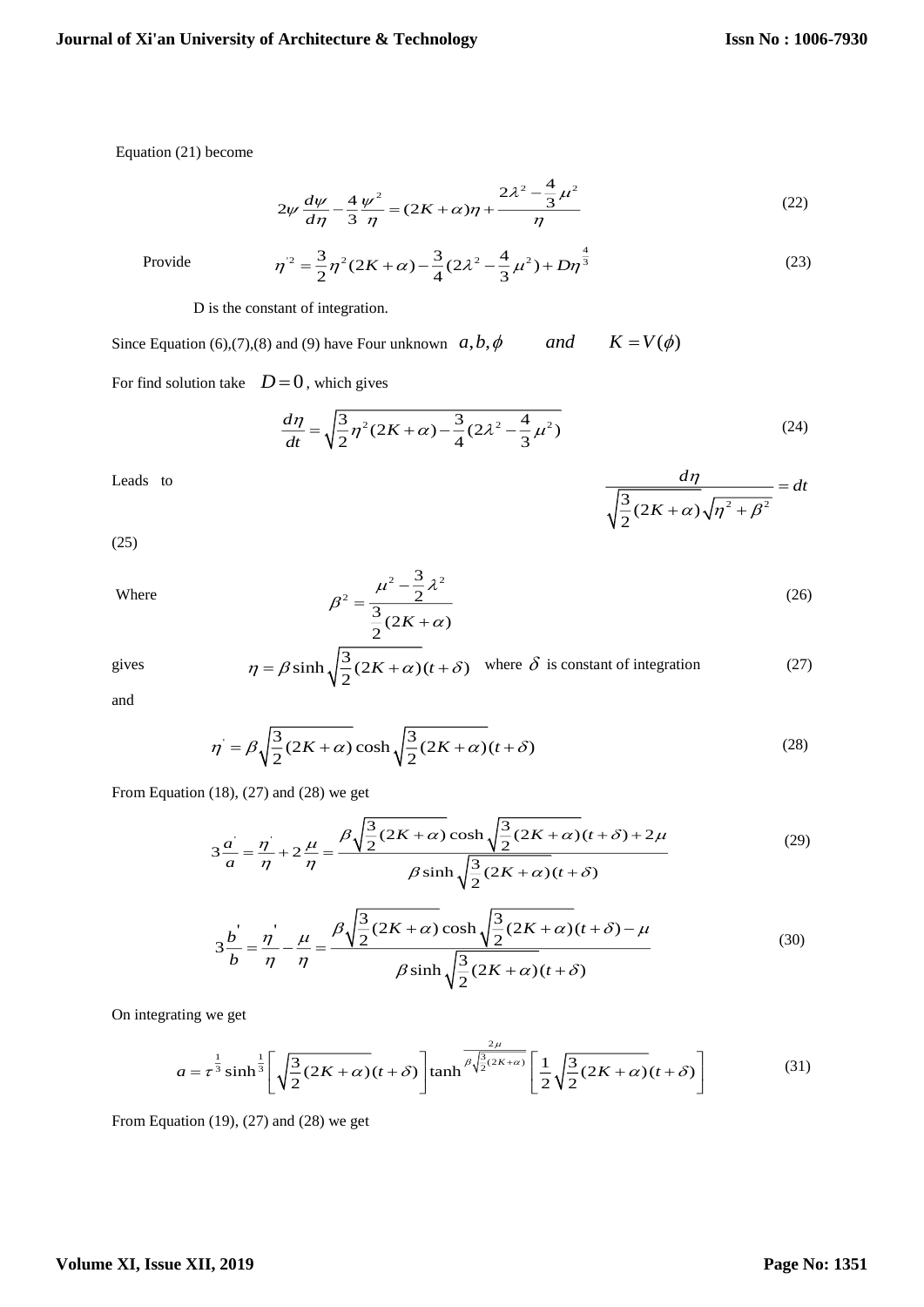$$
b = \gamma^{\frac{1}{3}} \sinh^{\frac{1}{3}} \left[ \sqrt{\frac{3}{2} (2K + \alpha)} (t + \delta) \right] \tanh^{\frac{-\mu}{3\beta \sqrt{\frac{3}{2} (2K + \alpha)}}} \left[ \frac{1}{2} \sqrt{\frac{3}{2} (2K + \alpha)} (t + \delta) \right] \tag{32}
$$

Where  $\tau$  and  $\gamma$  are the constant of integration

From Equation (10)

$$
\phi' = \frac{\lambda}{ab^2} = \frac{\lambda}{\beta \sinh \sqrt{\frac{3}{2}(2K+\alpha)(t+\delta)}}
$$
(33)

Using the transformation  $t + \delta = T$ , 1  $\tau^3 x = X$ , 1  $\gamma^3$   $y = Y$  and 1  $\gamma^3 z = Z$  we get the metric in the form  $2\mu$ 

$$
ds^{2} = -dT^{2} + \sinh^{\frac{2}{3}} \left[ \sqrt{\frac{3}{2} (2K + \alpha) T} \right] \tanh^{\frac{3}{3}\sqrt{\frac{3}{2} (2K + \alpha)}} \left[ \frac{1}{2} \sqrt{\frac{3}{2} (2K + \alpha) T} \right] dX^{2}
$$
  
+  $\sinh^{\frac{2}{3}} \left[ \sqrt{\frac{3}{2} (2K + \alpha) T} \right] \tanh^{\frac{7\mu}{3}\sqrt{\frac{3}{2} (2K + \alpha)}} \left[ \frac{1}{2} \sqrt{\frac{3}{2} (2K + \alpha) T} \right] (dY^{2} + dZ^{2})$  (34)

#### III. PHYSICAL AND GEOMETRICAL PROPERTIES

Scalar of expansion 
$$
\theta = \frac{a}{a} + 2\frac{b}{b} = \frac{\eta}{\eta} = \sqrt{\frac{3}{2}(2K + \alpha)} \coth\left[\sqrt{\frac{3}{2}(2K + \alpha)}T\right]
$$
 (35)

Shear is given as

$$
\sigma = \frac{1}{\sqrt{3}} \left( \frac{a}{a} - \frac{b}{b} \right) = \frac{1}{\sqrt{3}} \frac{\mu}{\beta \sinh \sqrt{\frac{3}{2} (2K + \alpha)T}}
$$
(36)

Hubble Parameters in X, Y and Z direction is given as

$$
H_1 = \frac{\beta \sqrt{\frac{3}{2} (2K + \alpha)} \cosh \sqrt{\frac{3}{2} (2K + \alpha)} T + 2\mu}{3\beta \sinh \sqrt{\frac{3}{2} (2K + \alpha)} T}
$$
(37)

and

$$
H_2 = H_3 = \frac{\beta \sqrt{\frac{3}{2} (2K + \alpha)} \cosh \sqrt{\frac{3}{2} (2K + \alpha)} T - \mu}{\beta \sinh \sqrt{\frac{3}{2} (2K + \alpha)} T}
$$
(38)

Also

$$
\frac{\sigma}{\theta} = \frac{\mu}{\sqrt{3}\eta \sqrt{\frac{3}{2}(2K+\alpha)}\cosh\sqrt{\frac{3}{2}(2K+\alpha)T}}
$$
(39)

Higgs field is given by

$$
\phi = \int \frac{\lambda}{\beta \sinh \sqrt{\frac{3}{2} (2K + \alpha)T}} + N
$$
\n(40)

## **Volume XI, Issue XII, 2019**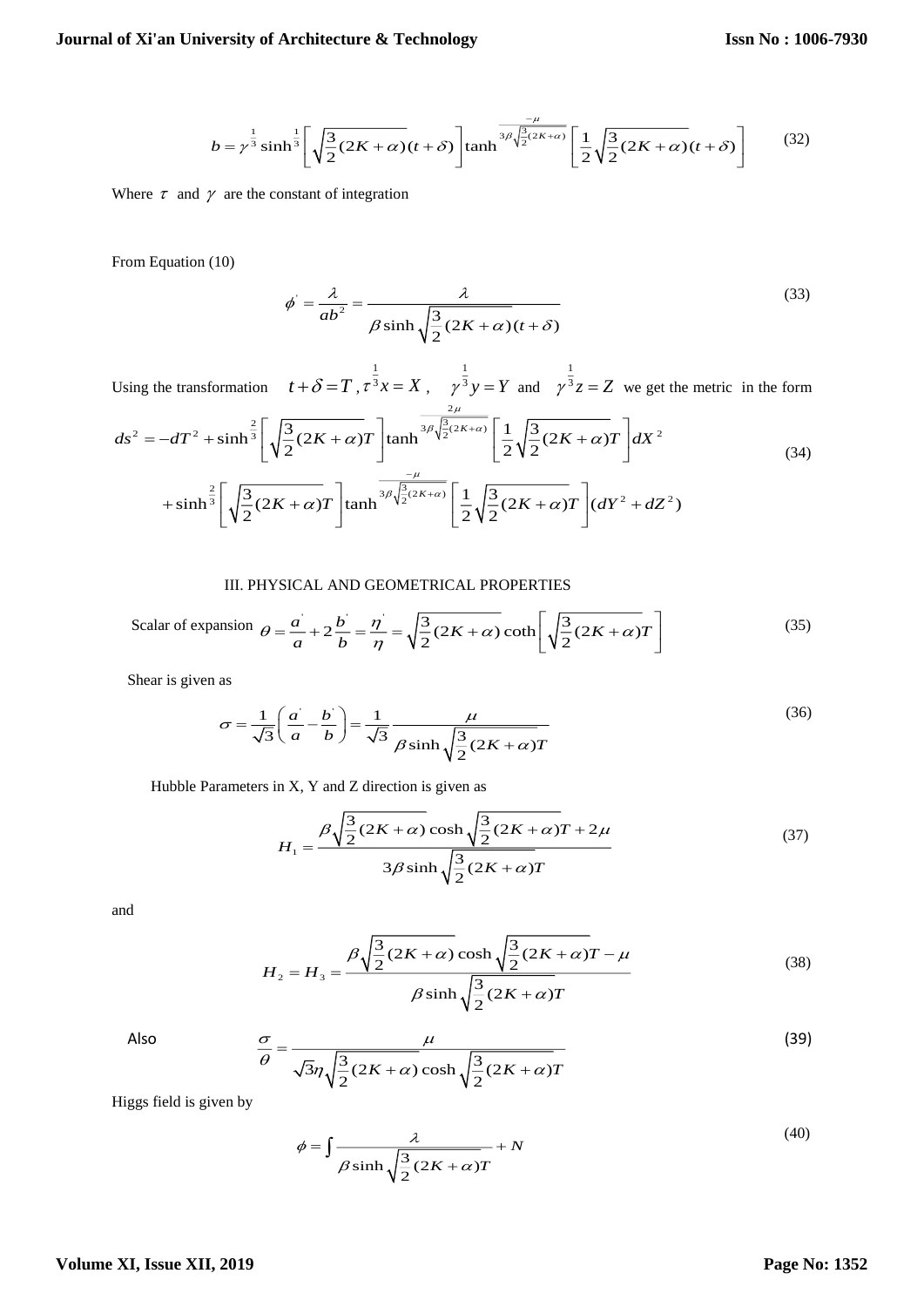Spatial Volume V is obtained as

$$
V = \beta \sinh\sqrt{\frac{3}{2}(2K+\alpha)}T\tag{41}
$$

Deceleration Parameter is given as

$$
q = -\left(1 + 3\sec h^2 \left(\sqrt{\frac{3}{2}(2k+\alpha)T}\right)\right)
$$
(42)

## IV. CONCLUSION

The Spatial volume increase with time. When  $T \rightarrow \infty$  then Spatial Volume ( $R^3$ ) tends to infinity, it represent inflationary scenario of universe in Bianchi Type I model contain massless scalar field with flat potential. The expansion (θ) tends to infinite when T tends to zero and  $\theta \rightarrow$  finite term when T tends to infinity. The physical quantity  $\frac{\mu}{\beta}$  measures the anisotropy in the model. Shear (σ) tends to zero when T tends to infinity. Rate of Higgs field decrease with time. The model (34) start with a big-bang at T=0 .The deceleration parameter (q) is negative represent accelerating phase of universe. Since  $\frac{\sigma}{\theta} \to 0$  for large value of T it shows that the model approaches isotropy. The Hubble parameter decrease with time.

#### REFERENCES

- 1. A. Einstein, "The Foundation of General Theory of Relativity", *Annalen der physik*, vol.49, pp.769-822, 1916.
- 2. A. H. Guth, "Inflationary Universe: A Possible Solution to the Horizon and Flatness Problem", *Physical Review D*, vol. 23, pp. 347, 1981.
- 3. A. D. Linde, "A New Inflationary Universe Scenario: A Possible Solution of the Horizon, Flatness, Homogeneity, Isotropy and Primordial Monopole Problems", *Physics Letters B*, vol. 108, pp. 389-393, 1982.
- 4. D. La, P J. Steinhardt, "Extended Inflationary Cosmology", *Physical Review Letters*, vol.62, pp. 376-378, 1989.
- 5. A.B. Burd, J.D.Barrow, "Inflationary Models with Exponential Potentials", *Nucls. Physics* vol.308, pp.929-945, 1988.
- 6. T. Rothman, G.F.R. Ellis, "Can Inflation Occur in Anisotropic cosmologies", *Physics Letter B*, vol.180,pp. 19-24, 1986.
- 7. R. Bali, V.C. Jain, " Bianchi Type I Inflationary Universe in General Relativity", *Pramana*, vol.59,pp.1- 7,2002
- 8. R. Bali, "Inflationary Scenario in Bianchi Type I Space-time", *International Journal of Theoretical Physics*, vol. 50, pp. 3043, 2011.
- 9. R. Bali, S. Singh, " LRS Bianchi Type I Stiff Fluid Inflationary Universe with Variable Bulk Viscosity", *Canadian Journal of Physics*, vol.92, pp. 365-369,2014.
- 10. R. Bali, L. Poonia, "Bianchi Type VI<sup>0</sup> Inflationary Cosmological Model in General Relativity", *International Journal of Modern Physics*, vol. 22,pp. 563-602, 2013.
- 11. D.R.K. Reddy, R.L. Naidu, "A Higher Dimensional Inflationary Universe in General Relativity", *International Journal of Theoretical Physics*, vol. 47, pp. 2339-2343, 2008.
- 12. W. Zimdahl, "Bulk Viscous Cosmology", *Physical Review D*, vol.53, pp-5483, 1996.
- 13. B. Saha, "Bianchi Type I Universe with Viscous Fluid", *Physics Letters*, vol.20, pp.-2127-2143, 2005.
- 14. P.J.E.Peebles, B. Ratra, "The Cosmological Constant and Dark Energy", *Review of Modern Physics*, vol.75, pp.559, 2003.
- 15. V. Sahni, A. Starobinski, " The Case for a Positive Cosmological Lambda term ", *International Journal of Modern Physics D*, vol.9, pp. 373-444, 2000.
- 16. V.A. Belinskii, I.M. Khalatnikov, "Influence of Viscosity on the character of cosmological evolution", *Journal of Experimental and Theoretical Physics,* vol.42, pp.205, 1975.